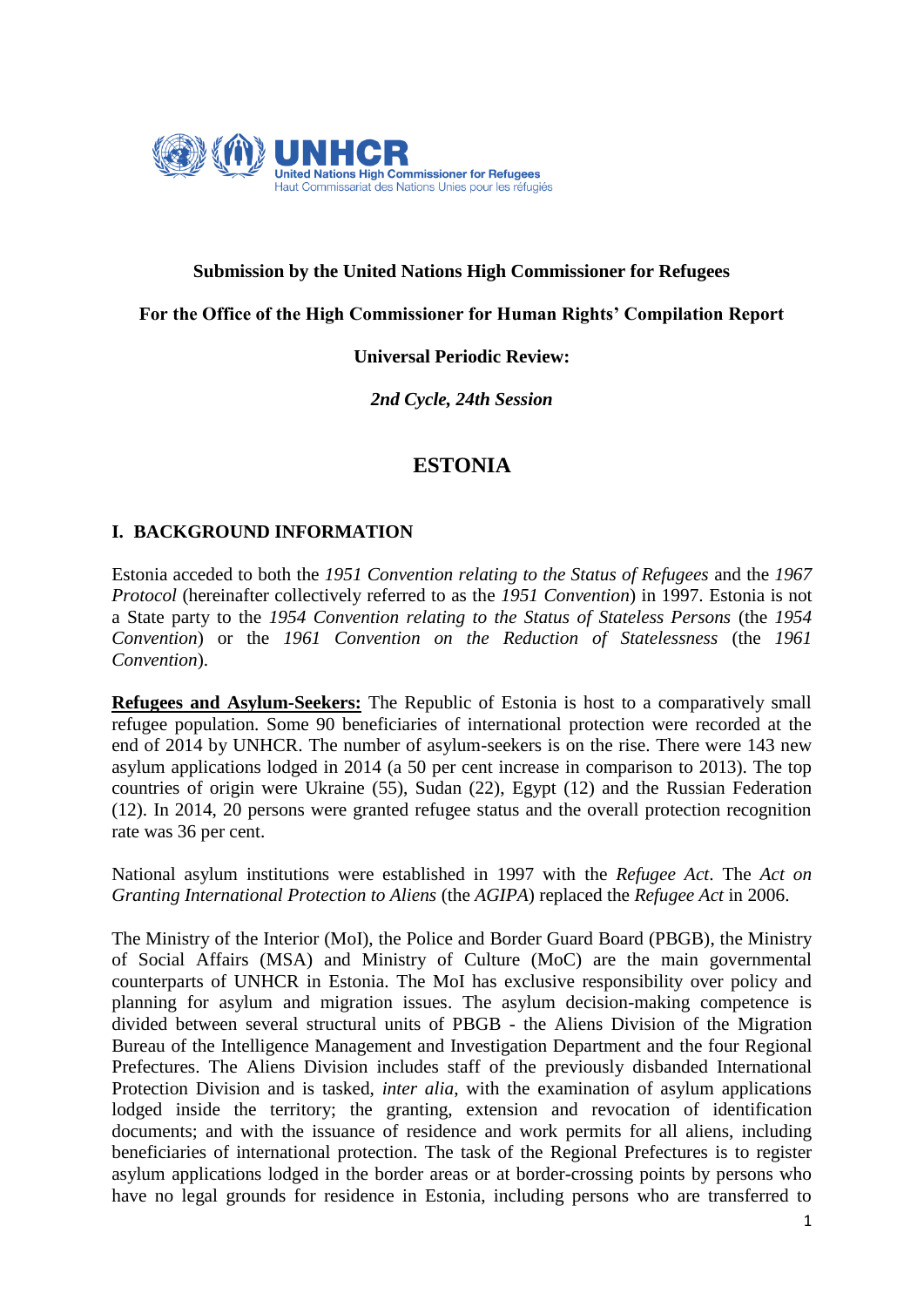Estonia on the basis of the *Dublin III Regulation.* <sup>1</sup> The border guard officials of the Regional Prefectures are also authorized to reject asylum applications lodged at the border in the accelerated procedure.

The MSA is responsible for arranging the settlement of refugees and beneficiaries of subsidiary protection into the territory of a local government. As of January 2014, the MSA outsourced this task to a private enterprise *AS Hoolekandeteenused*, which also manages the only reception centre for asylum-seekers in Vao village.

The MoC is responsible for implementation of the State policy on the integration of thirdcountry nationals, including stateless persons. It also supervises the activities of the Integration and Migration Foundation "Our People," which is tasked with promoting integration processes in Estonia, coordinating activities related to immigration and emigration, publishing information in this regard and producing overviews.

**Stateless Persons:** According to the PBGB, at the beginning of 2015, the total number of "persons with undetermined citizenship" holding a valid residence permit or a right of residence was 88,076. Due to the lack of a separate mechanism for the identification and determination of persons as stateless, there is no precise information available about stateless persons who have not been granted a legal basis for residing in Estonia. The MoI is responsible for policy and planning matters related to "persons with undetermined citizenship."

"Persons with undetermined citizenship" are former USSR citizens who did not acquire Estonian or any other nationality when the country recovered its sovereignty upon the breakup of the USSR in 1991. The criteria adopted at that time did not contain safeguards to prevent statelessness and the representatives of this group were registered as "persons with undetermined citizenship." In 1996, the Estonian Government began issuing identity documents (so-called 'alien's passport') to persons with undetermined citizenship. This document serves as official identification within Estonia and allows its holders to travel abroad. UNHCR considers "persons with undetermined citizenship" to meet the definition of "stateless person[s]" in Article 1(1) of the *1954 Convention*, which is also considered part of customary international law. <sup>2</sup> According to this definition, a stateless person is "a person who is not considered as a national by any State under the operation of its law", which must be assessed at the time of determination. This means that the determination is neither a historic nor a predictive exercise, and that it is not relevant that the person is in the process of naturalizing or has the option to acquire the nationality of a given state.<sup>3</sup>

**Current developments**: Following the critical writing by the national daily *Eesti Päevaleht<sup>4</sup>* on the insufficient support to asylum-seekers from Ukraine, the MoI announced publicly in

1

<sup>1</sup> European Union: Council of the European Union, Regulation *(EU) No 604/2013 of the European Parliament and of the Council of 26 June 2013 establishing the criteria and mechanisms for determining the Member State responsible for examining an application for international protection lodged in one of the Member States by a third-country national or a stateless person (recast)*, 29 June 2013, OJ L. 180/31-180/59; 29.6.2013, (EU) No 604/2013, available at: [http://www.refworld.org/docid/51d298f04.html.](http://www.refworld.org/docid/51d298f04.html)

<sup>&</sup>lt;sup>2</sup> The International Law Commission has concluded that this definition is part of customary international law. See the International Law Commission, *Articles on Diplomatic Protection with commentaries*, 2006, p. 49, available at: [http://www.refworld.org/docid/525e7929d.html.](http://www.refworld.org/docid/525e7929d.html)

<sup>3</sup> UN High Commissioner for Refugees (UNHCR), *Handbook on Protection of Stateless Persons*, 30 June 2014, para. 50, available at: [http://www.refworld.org/docid/53b676aa4.html.](http://www.refworld.org/docid/53b676aa4.html)

<sup>4</sup> "ÜRO kutsub tungivalt üles Ukraina põgenikke vastu võtma"*. Eesti Päevaleht,* 11. veebruar 2015, Kadri Ibrus. Available in Estonian at: [http://epl.delfi.ee/news/eesti/uro-kutsub-tungivalt-ules-ukraina-pogenikke-vastu](http://epl.delfi.ee/news/eesti/uro-kutsub-tungivalt-ules-ukraina-pogenikke-vastu-votma?id=70736249)[votma?id=70736249.](http://epl.delfi.ee/news/eesti/uro-kutsub-tungivalt-ules-ukraina-pogenikke-vastu-votma?id=70736249)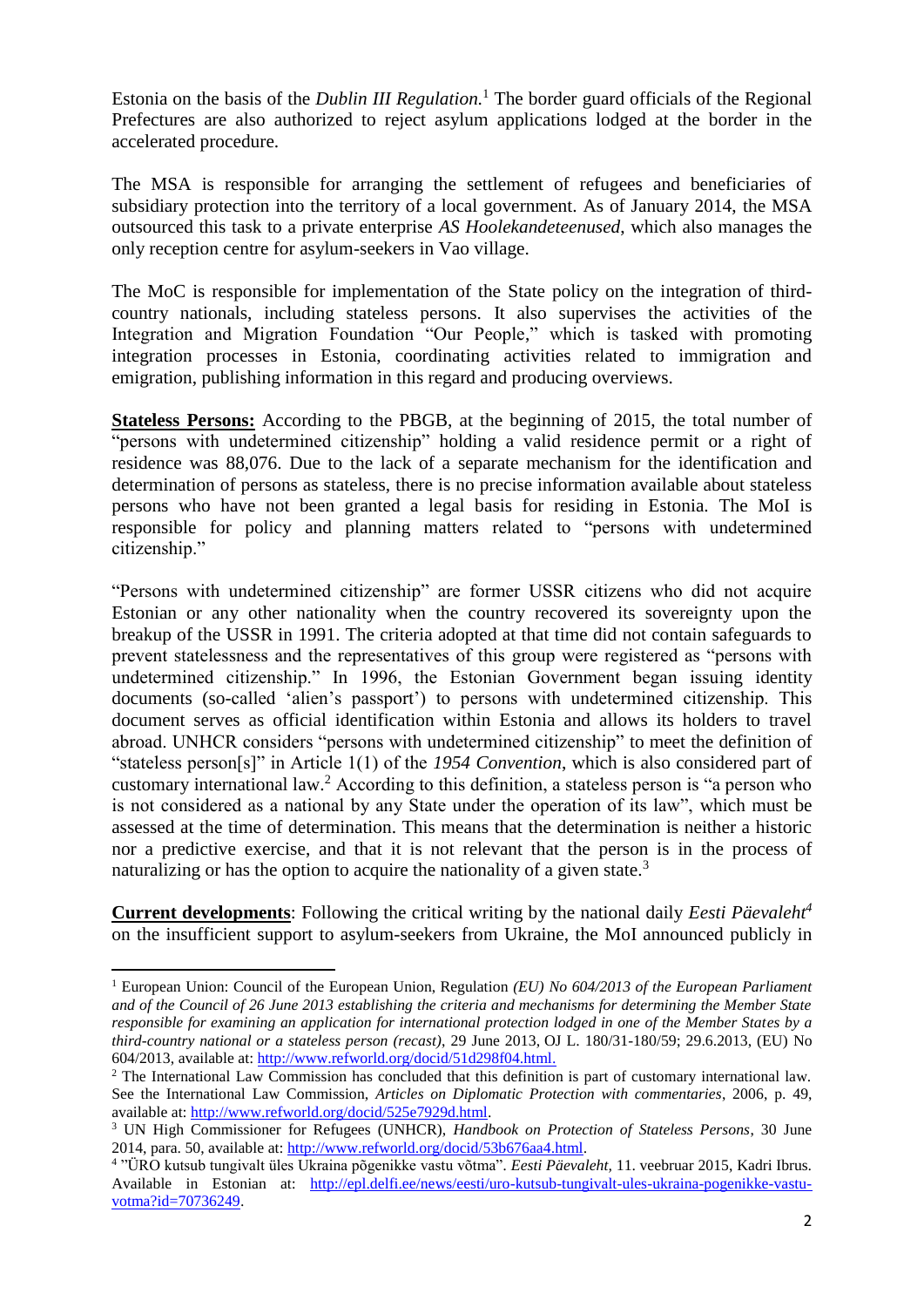March 2015 that Estonia is currently reviewing the examination of asylum applications by Ukrainian applicants, and considering introducing a new legal ground for granting residence permits on humanitarian grounds.

In general, Estonian society has limited experience and exposure to foreign cultures, and the presence of refugees may lead to feelings of fear and insecurity among Estonian nationals. According to the most recent public opinion survey,<sup>5</sup> the majority of the population feels that refugees are likely to have a negative impact on the situation in Estonia. This negative public opinion is expressed through views that refugees would burden the Estonian social system and increase unemployment, and also constitute a threat to the national security and the Estonian language and culture. The Estonian media frequently conflates economic migrants, asylum-seekers and refugees in their reports and gives wide, unchallenged publicity to xenophobic and even racist statements by political leaders and opinion makers. The first six months of 2015 have also witnessed an increase in targeted attacks against the reception centre for asylum-seekers in Vao village.

## **II. ACHIEVEMENTS AND POSITIVE DEVELOPMENTS**

**.** 

Estonia is gradually harmonizing its national asylum legislation with the EU legal standards. In 2013, the *AGIPA* was amended with a number of new standards prohibiting automatic detention and stipulating the requisite safeguards against arbitrariness or unlawfulness of detention, including necessity and proportionality tests. In early 2015, the *Act on Obligation to Leave and Prohibition on Entry* was amended with provisions introducing administrative procedures for the use of disciplinary sanctions for individuals who violate the internal rules of the detention centre or who may cause threat to the safety of the other detainees or staff. Pursuant to Article 36 of the *AGIPA*, such disciplinary sanctions are to be equally applicable to detained asylum-seekers. The adoption of these amendments should lead to improvements in the overall conditions of detention of asylum-seekers, as well as ensuring better protection of their fundamental rights to liberty and freedom of movement. These amendments shall also contribute to the partial implementation of the 1st UPR cycle recommendation No. 77.53 ("Improve conditions in prisons and detention centres," by the United States of America) and No. 77.54 ("Improve overall conditions of detention and ensure that all detainees are afforded, in practice, access to a lawyer and an independent medical examination, and are informed about their rights at the moment they are deprived of their liberty," by the Czech Republic).<sup>6</sup> Both of these recommendations enjoyed the support of Estonia.

The MoI is also drafting a set of amendments to the *AGIPA*, aimed at transposing the standards set out in the *Asylum Procedures Directive (recast*) *7* and *Reception Conditions Directive<sup>8</sup>* by July 2015. The current text of the draft law addresses, *inter alia*, the issue of provision of free legal assistance to asylum-seekers at different stages of the asylum

<sup>5</sup> Saar Poll Ltd, Awareness and attitudes of Estonian population towards refugees (*Eesti elanike teadlikkus ja hoiakud pagulasküsimustes 2014*), available at: [https://www.siseministeerium.ee/sites/default/files/dokumendid/Uuringud/pagulasuuring\\_aruanne\\_2014\\_avalik.](https://www.siseministeerium.ee/sites/default/files/dokumendid/Uuringud/pagulasuuring_aruanne_2014_avalik.pdf) [pdf.](https://www.siseministeerium.ee/sites/default/files/dokumendid/Uuringud/pagulasuuring_aruanne_2014_avalik.pdf) 

 $\overline{6}$  See: Report of the Working Group of the Universal Periodic Review: Estonia, A/HRC/17/17, 28 March 2011, available at: [http://www.ohchr.org/EN/HRBodies/UPR/Pages/EESession10.aspx.](http://www.ohchr.org/EN/HRBodies/UPR/Pages/EESession10.aspx)

<sup>7</sup> European Union: Council of the European Union, *Directive 2013/32/EU of the European Parliament and of the Council of 26 June 2013 on common procedures for granting and withdrawing international protection (recast)*, 29 June 2013, L 180/60, available at: [http://www.refworld.org/docid/51d29b224.html.](http://www.refworld.org/docid/51d29b224.html)

<sup>8</sup> European Union: Council of the European Union, *Directive 2013/33/EU of the European Parliament and Council of 26 June 2013 laying down standards for the reception of applicants for international protection (recast)*, 29 June 2013, L 180/96, available at: [http://www.refworld.org/docid/51d29db54.html.](http://www.refworld.org/docid/51d29db54.html)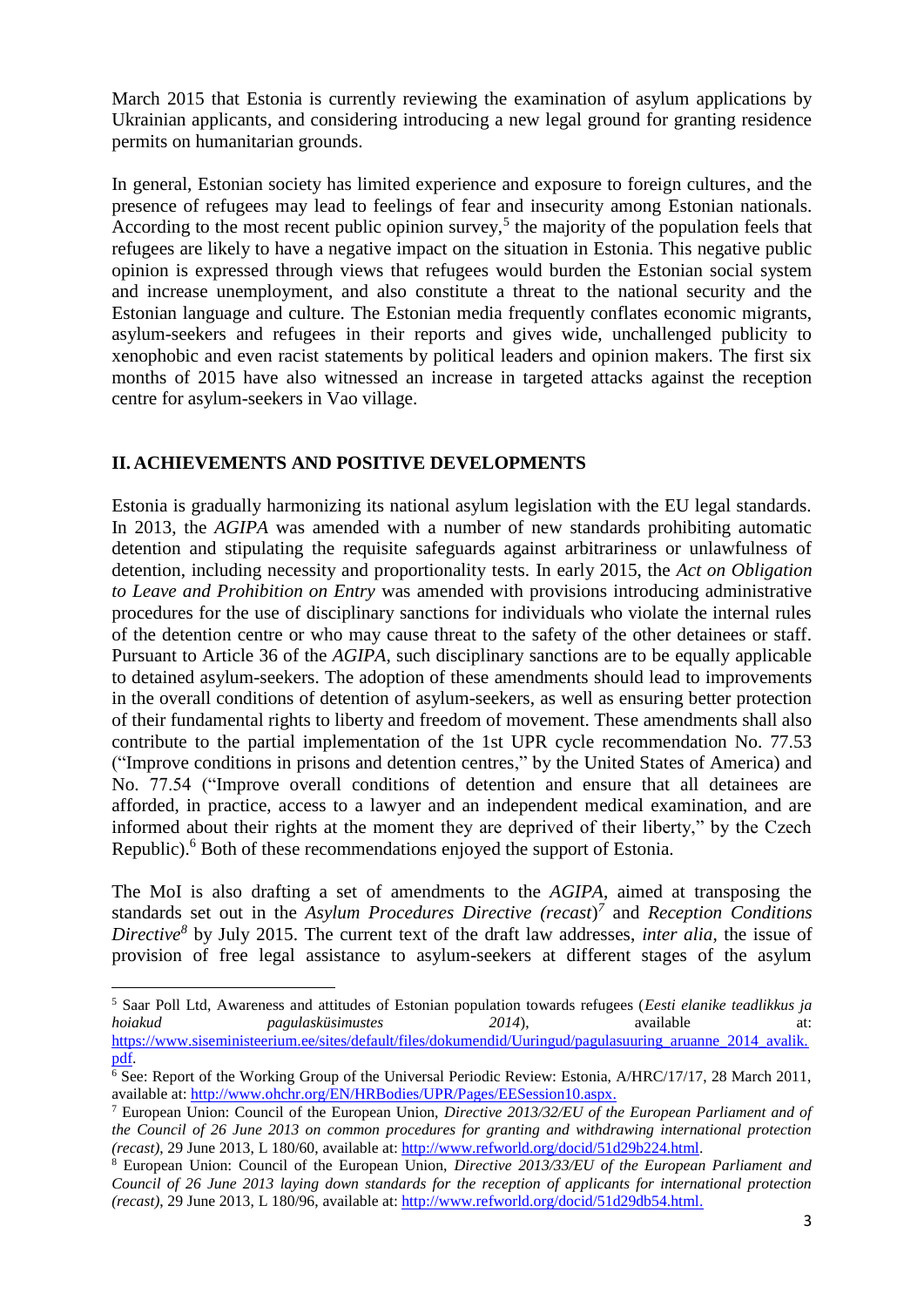procedure in Estonia. Currently, asylum-seekers have the right to seek free legal assistance pursuant to the procedure provided for in the *State Legal Aid Act*. According to this law, the granting of state-funded legal aid to asylum-seekers is subject to a discretionary decision by the administrative judge. Thus, the law foresees no specific legal safeguards which would guarantee free legal assistance to asylum-seekers, even at the appeal stage. Additionally, the provision of State legal aid is to be arranged by the Estonian Bar Association, which has limited knowledge or practical experience on asylum matters. Furthermore, Estonian civil society depends on funding by the EU Asylum, Migration and Integration Fund. There are few NGOs that have the capacity to provide free legal advice or support in kind to asylumseekers and refugees. These amendments to the *AGIPA* regarding legal aid would contribute to the implementation of the 1st cycle UPR recommendation No. 77.88 ("Continue its efforts to improve the reception conditions of asylum-seekers, including the provision of free legal aid..." by Slovakia), which enjoyed the support of Estonia.<sup>9</sup>

The same draft law seeks to incorporate a number of other important changes and improvements into the *AGIPA*, such as the introduction of a procedure to prioritize processing of applicants with specific needs and those with manifestly well-founded cases; the incorporation of the principle of the best interests of the child at all stages of the refugee status determination (RSD) procedure; the extension of special procedural guarantees to all asylum-seeking children regardless of whether they are accompanied or not; the inclusion of parents and guardians of asylum-seeking children into the definition of "family members," and the introduction of an obligation for all Estonian administrative institutions and persons dealing with asylum-seekers to identify applicants with specific needs as soon as possible after their submission of an asylum application.

UNHCR would like to acknowledge that steps were taken to address the problems related to the remote location of the reception centre for asylum-seekers in Illuka. The remote and isolated location had created difficulties in communication between asylum-seekers and their legal representatives and interpreters and in accessing health care, as well as difficulties arranging language classes and providing social support. At the end of 2012, the MSA contracted a private enterprise *AS Hoolekandeteenused* to assume responsibility for the reception of asylum-seekers and to identify a new more appropriate location. The reception centre started to operate in the new location (municipality of Vao) at the beginning of 2014. Although the new centre is located some 120 km from the capital Tallinn, available public transport connections are much better and the new centre is closer to schools, kindergartens and other municipal services. The opening of the reception centre for asylum-seekers in the new location contributes to the implementation of the 1st cycle UPR recommendation No. 77.88 ("Continue its efforts to improve the reception conditions of asylum-seekers, including the provision of free legal aid, in particular to those who apply for asylum at the border, and those in detention," made by Slovakia and accepted by Estonia).<sup>10</sup>

Estonia has made an important step in further developing its national framework for the prevention and reduction of statelessness by amending the *Citizenship Act* in January 2015. The amendments, *inter alia*, provide that a child born in Estonia will acquire Estonian citizenship by naturalization at birth, if his or her parents or a single parent have been legally residing in Estonia for at least five years as of the date of the birth of the child, and they are not considered as citizens by any other State on the basis of any legal act in force. Additionally, the new Citizenship Law exempts persons over 65 years of age from the duty to

**.** 

<sup>9</sup> See para. 77.88, Report of the Working Group of the Universal Periodic Review: Estonia, A/HRC/17/17, 28 March 2011.

<sup>&</sup>lt;sup>10</sup> See para. 77.88, Report of the Working Group of the Universal Periodic Review: Estonia, A/HRC/17/17, 28 March 2011.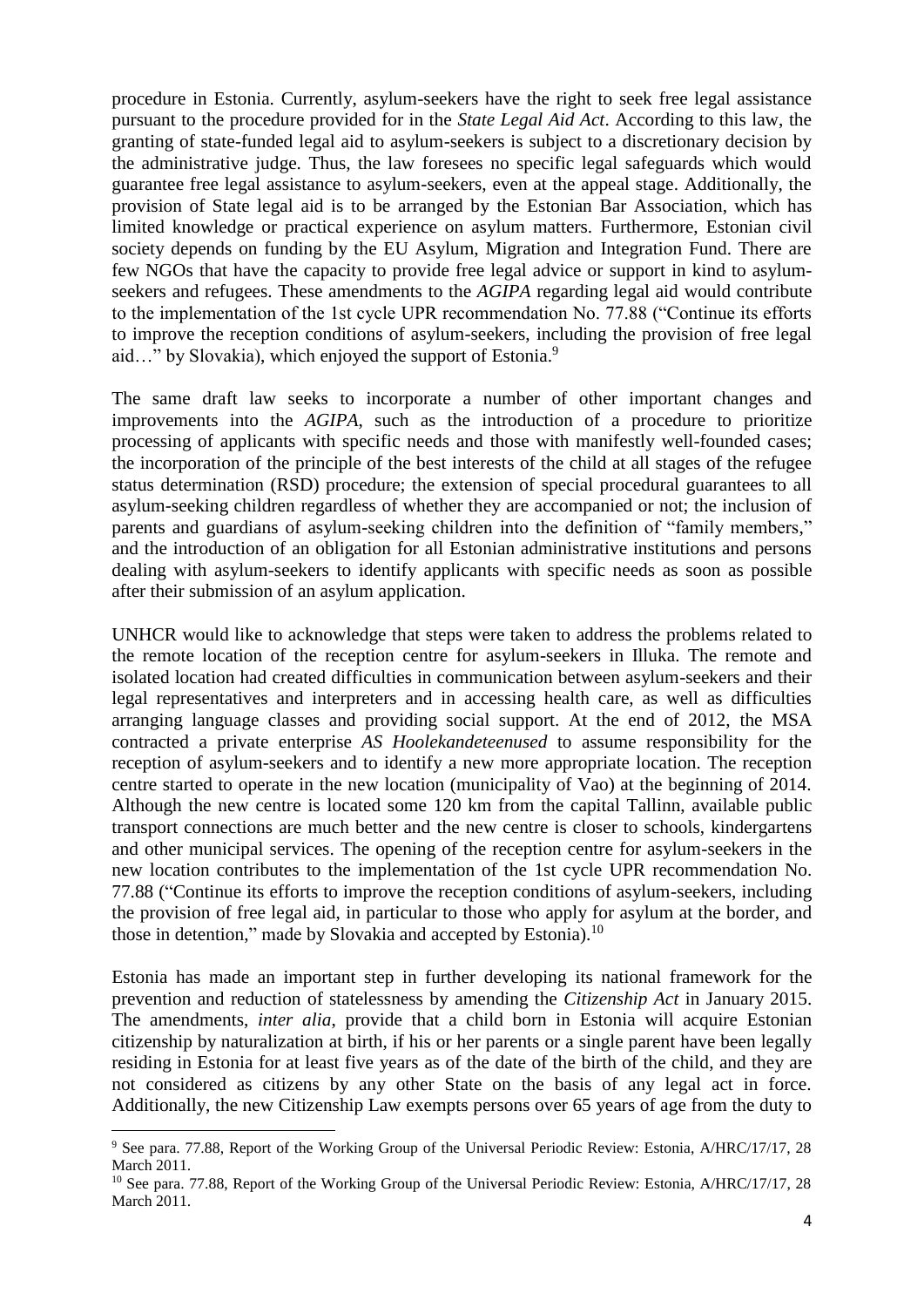complete the written part of the Estonian language test; lifts the requirement to prove release from their previous citizenship for beneficiaries of international protection; and shortens the maximum time for the Police and Border Guard Board's procedure for examining applications for naturalization from 9 to 6 months. The amendments will come into force on 1 January 2016 and be applied retroactively to all children below 15 years of age, as of 1 January 2016. The application of these amendments will significantly contribute to addressing the 1st cycle UPR recommendation from Ecuador: "Resolve the problem of persons without citizenship, and prevent such cases from arising in the future."<sup>11</sup>

### **III. KEY PROTECTION ISSUES, CHALLENGES AND RECOMMENDATIONS**

#### **Issue 1:** *Non-refoulement,* **access to the territory and asylum procedures**

#### *Access to the territory*

**.** 

Access to the territory and national asylum procedure for persons in need of international protection, in particular at the Narva border-crossing point, remains a concern to UNHCR. The internal policy of the PBGB requires that a person should explicitly express his or her wish to apply for asylum. There are NGO reports<sup>12</sup> indicating that some asylum-seekers are denied the right to lodge asylum applications at border-crossing points (BCPs) or in transit zones. Instead, they are allegedly either advised to apply for asylum as soon as they are transferred to the Harku Detention Centre, or are involuntarily returned to the country from which they arrived. So far in 2015, UNHCR has documented one case where a person was initially denied access to the asylum procedure and the asylum application was registered only after an intervention from UNHCR.

Although the Estonian legislation envisages a right to appeal any administrative decision or action, including refusal of entry and rejection of an asylum application at the border or in the transit zone, it is very difficult for applicants to exercise this right in practice, due to the lack of access to free legal counselling and/or assistance at Estonian BCPs. Persons who apply for asylum at BCPs/transit zones are thus limited in their access to an effective remedy before a court against the decisions taken at the border. The Estonian NGO providing free legal assistance to asylum-seekers has informed UNHCR that it has not so far been able to ensure the provision of free legal counselling and/or information to applicants at Estonian BCPs/transit zones. The issue of provision of free legal aid, in particular for those who apply for asylum at the border and for those in detention was addressed in the 1st cycle UPR review of Estonia<sup>13</sup> as well as in the 2013 Concluding Observations<sup>14</sup> of the Committee against Torture.

<sup>&</sup>lt;sup>11</sup> "[R]esolve the problem of persons without citizenship, and prevent such cases from arising in the future", A/HRC/17/17, para. 77.85(recommended by Ecuador and enjoyed the support of Estonia). See: Report of the Working Group of the Universal Periodic Review: Estonia, A/HRC/17/17, 28 March 2011.

<sup>&</sup>lt;sup>12</sup> Estonian Refugee Council, *Asylum Year-Book 2014*, available at: [http://aastaraamat.pagulasabi.ee/.](http://aastaraamat.pagulasabi.ee/)

<sup>&</sup>lt;sup>13</sup> See "[C]ontinue its efforts to improve the reception conditions of asylum-seekers, including the provision of free legal aid, in particular to those who apply for asylum at the border, and those in detention", para. 77.88 (recommended by Slovakia and enjoyed the support of Estonia). See: Report of the Working Group of the Universal Periodic Review: Estonia, A/HRC/17/17, 28 March 2011.

<sup>&</sup>lt;sup>14</sup> Please see Annex below, Committee against Torture, Concluding Observations on Estonia, CAT/C/EST/CO5, 17 June 2013.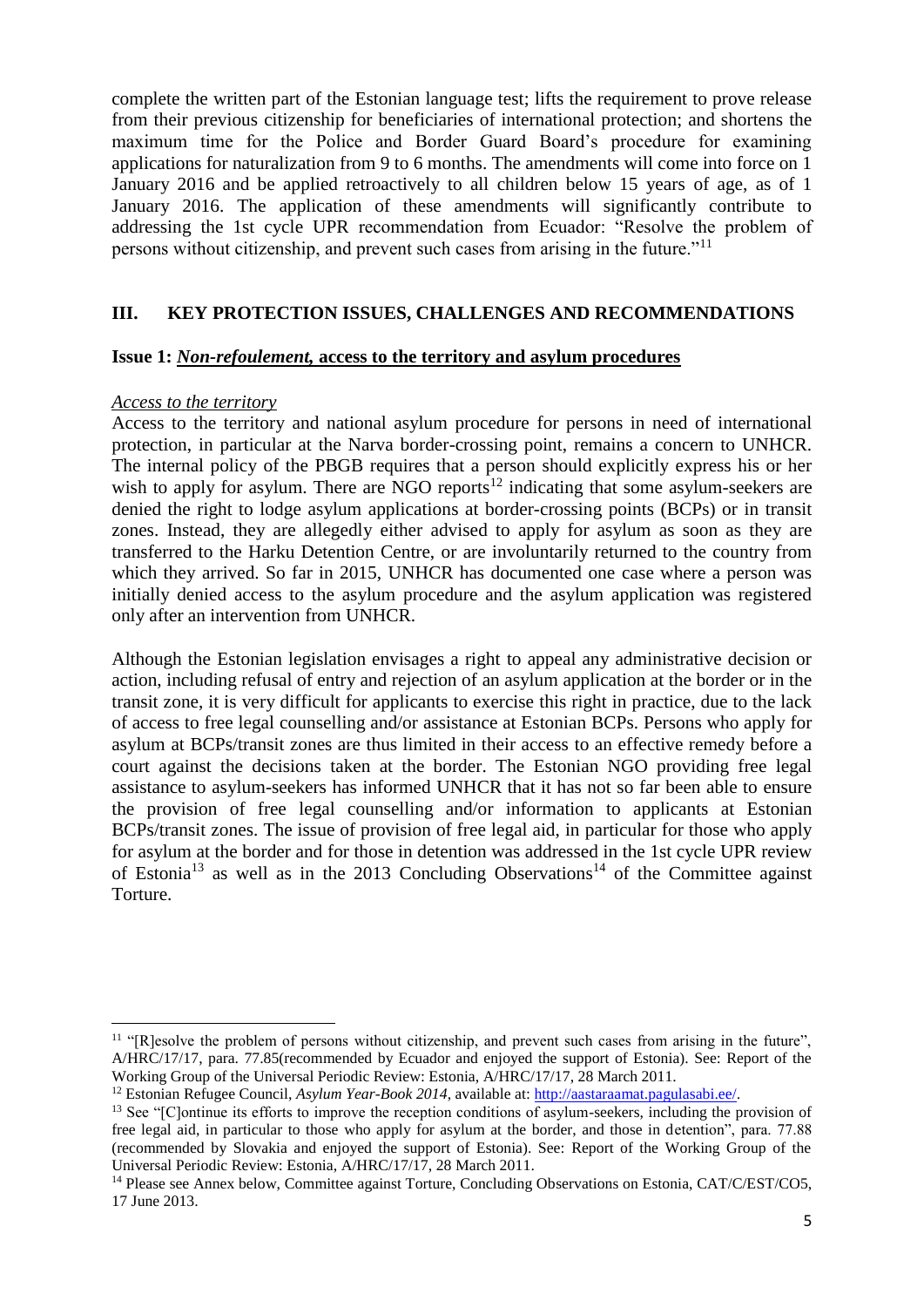## *Application of the safe country of origin, first country of asylum and safe third country concepts*

UNHCR is also concerned about the provisions in the Estonian legislation that deny a right to rebut a presumption of safety in case of rejection of an asylum application on the basis of the safe country of origin and the safe third country concepts. Currently, Items 2 and 4 of Article 21(1) of the *AGIPA* authorize PBGB personnel "to terminate examination of an asylum claim by a decision to reject the asylum application" if an asylum-seeker is considered to come from a safe country of origin or it is possible to apply a first country of asylum or safe third country notion. In all three cases, Article 18(6) of the *AGIPA* further stipulates that the applicant shall be denied "an opportunity to present, orally or in written form, facts and give explanations, in person, concerning circumstances that may have essential importance in the review of his or her application for asylum, including the circumstances that may prevent the applicant's expulsion from the country." Consequently, asylum-seekers are deprived of essential procedural safeguards.

Asylum-seekers should be given an effective opportunity to challenge the presumption of safety of the country of origin, the first country of asylum or the safe third country during the first instance examination. This implies that asylum-seekers should enjoy effective access to free legal assistance and procedural safeguards, such as the right to remain, while at the border-crossing areas of the country. The current formulation of Article 18(6) of the *AGIPA* creates a risk of return to persecution or serious harm, in contravention of the *1951 Convention* and other relevant international instruments.

### *Non-refoulement obligations*

**.** 

UNHCR would like to express its concern over the reported incidents where individuals originating from Syria and Sudan were issued with orders to immediately leave the country by the PBGB, after allegedly indicating their intention to submit asylum applications. In UNHCR's view, such a practice is not in line with Estonia's obligation to respect the internationally recognized principle of *non-refoulement*. It must be stressed that this principle is not conditional upon recognized refugee status or an explicit asylum application. Rather, it applies wherever there is conduct that may expose an individual to a risk of being subject to persecution or ill-treatment in another country, for instance, during border checks, "pushbacks" or forced removals. Accordingly, the absence of an explicit and articulated request for asylum does not absolve the concerned state of its *non-refoulement* obligation.

## *Victims of trafficking and the right to seek asylum*

UNHCR wishes to add that refugees and asylum-seekers are particularly at risk of falling victim to trafficking or smuggling due to the vulnerable and volatile situations they often face. During Estonia's 1st cycle UPR in February 2011, several States made recommendations to continue to step up efforts to combat trafficking, paying special attention to its victims. <sup>15</sup> UNHCR supports these recommendations and urges the Estonian Government to continue these efforts. In particular, Estonia needs to develop standard operating procedures facilitating the prompt identification and referral of victims of trafficking to the asylum system, when appropriate. Moreover, RSD procedures should be improved to ensure that asylum claims from victims of trafficking are fairly and appropriately examined, since victims of trafficking who are at risk of persecution if returned to their countries of origin may qualify as refugees within the meaning of the *1951 Convention*.

<sup>&</sup>lt;sup>15</sup> For example, a recommendation was made to "[R]einforce protection against trafficking in persons by adopting specific legislative measures to prevent, combat and punish human trafficking" (Canada) during the 1st cycle UPR examination of Estonia and enjoyed the support of Estonia. See: Report of the Working Group of the Universal Periodic Review: Estonia, A/HRC/17/17, available at: [http://www.ohchr.org/EN/HRBodies/UPR/Pages/EESession10.aspx.](http://www.ohchr.org/EN/HRBodies/UPR/Pages/EESession10.aspx)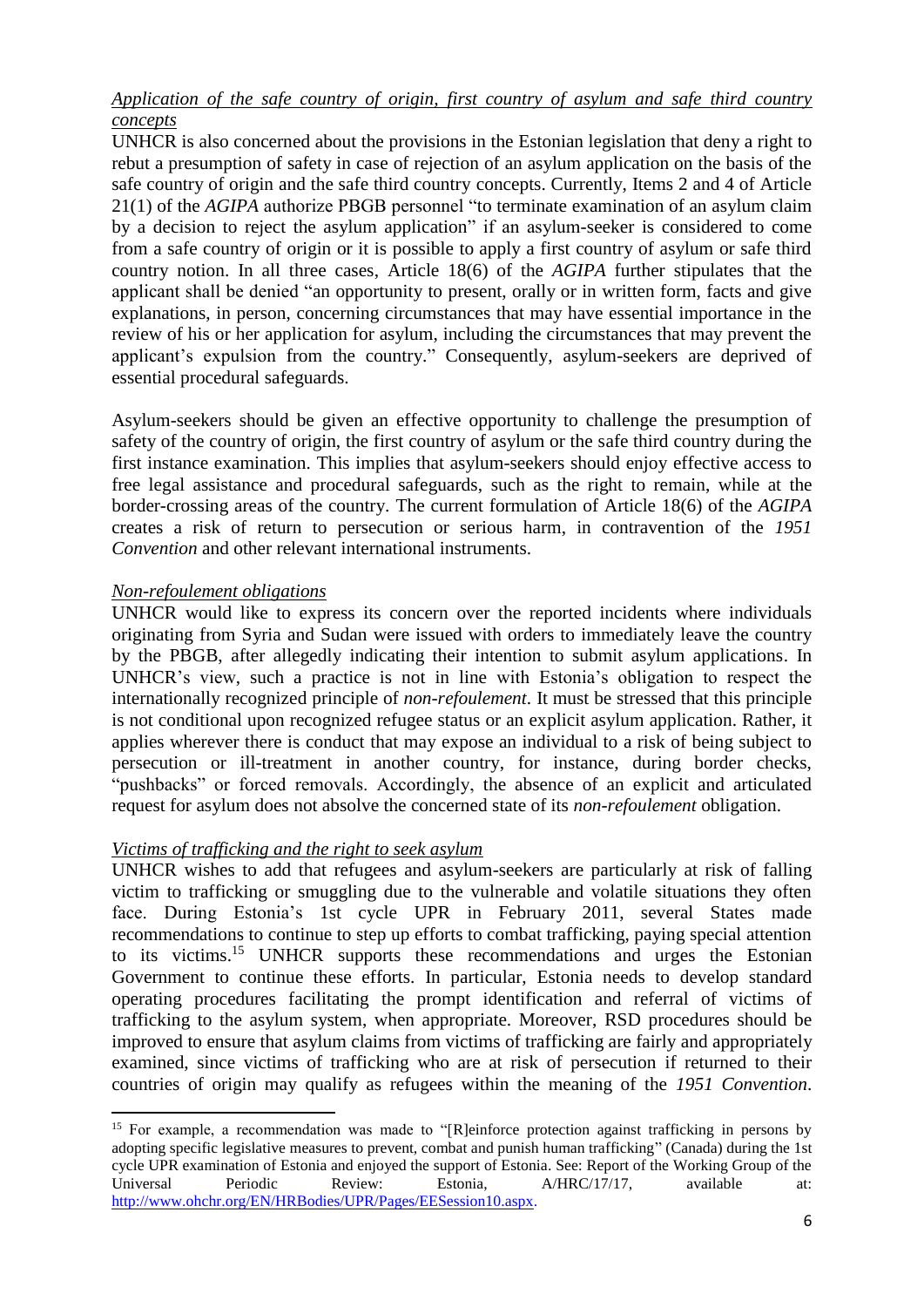UNHCR's *Guidelines on Victims of Trafficking* provide guidance on the adjudication of asylum applications submitted by victims or potential victims of trafficking.<sup>16</sup> Additionally, specialized programmes and policies to protect and support victims who cannot return to their countries of origin should be adopted.

## **Recommendations:**

UNHCR recommends that the Government of Estonia:

- Invest in the establishment of an effective protection-sensitive border entry system;
- Ensure respect for all procedural guarantees, including access to legal representation and effective legal remedy, for persons applying for asylum at border-crossing points, to ensure that the protection needs of refugees and other persons in need of international protection are duly recognized and *refoulement* is prevented;
- Establish an independent monitoring system at border crossing points in cooperation with relevant partners;
- Amend the *Act on Granting International Protection to Aliens* with provisions introducing the right to rebut a presumption of safety in case of rejection of an asylum application on the basis of the safe country of origin and the safe third country concepts in the course of the first instance procedure;
- Closely monitor and refrain from issuing orders to "immediately leave Estonia" in situations where there are indications that an individual may be in need of international protection or for those individuals who have already submitted an asylum claim, in line with the principle of *non-refoulement*; and
- Establish a proper referral system to the asylum procedure at the border-crossing points and inside the territory in order to ensure that the right of victims of trafficking to seek asylum is fully and duly respected.

## **Issue 2: Non-penalization of asylum-seekers for illegal entry**

UNHCR has noted with concern that as of the beginning of 2014, the Estonian authorities have started to apply a policy of penalization of asylum-seekers for illegal entry under the *Penal Code*. UNHCR has recorded a number of cases where citizens of Syria and Sudan who had entered Estonia irregularly were accused of committing a criminal offence under Item 2 of Article 258(1) of the *Penal Code* and eventually penalized by pecuniary punishments and/or sentenced to four months conditional imprisonment. In UNHCR's view, such a practice falls short of Estonia's international obligations under the *1951 Convention*.

The *1951 Convention* contains in its Article 31 a non-penalization clause, which states that "The Contracting States shall not impose penalties, on account of their illegal entry or presence, on refugees who, coming directly from a territory where their life or freedom was threatened in the sense of article 1, enter or are present in their territory without authorization, provided they present themselves without delay to the authorities and show good cause for their illegal entry or presence." The rationale behind this clause is the recognition that the position of asylum-seekers differs fundamentally from that of ordinary migrants, in that circumstances may compel a refugee or asylum-seeker to have recourse to fraudulent documentation when leaving a country in which his/her physical safety or freedom are endangered. This element, as well as the fact that many asylum-seekers have experienced traumatic events and/or lack information about the asylum procedure and ways to apply or

 $\overline{a}$ <sup>16</sup> UNHCR Guidelines on International Protection No.7: "*The application of Article 1A(2) of the 1951 Convention and/or 1967 Protocol relating to the Status of Refugees to Victims of Trafficking and Persons At Risk of Being Trafficked*", 7 April 2006, available at: [http://www.unhcr.org/443b626b2.html.](http://www.unhcr.org/443b626b2.html)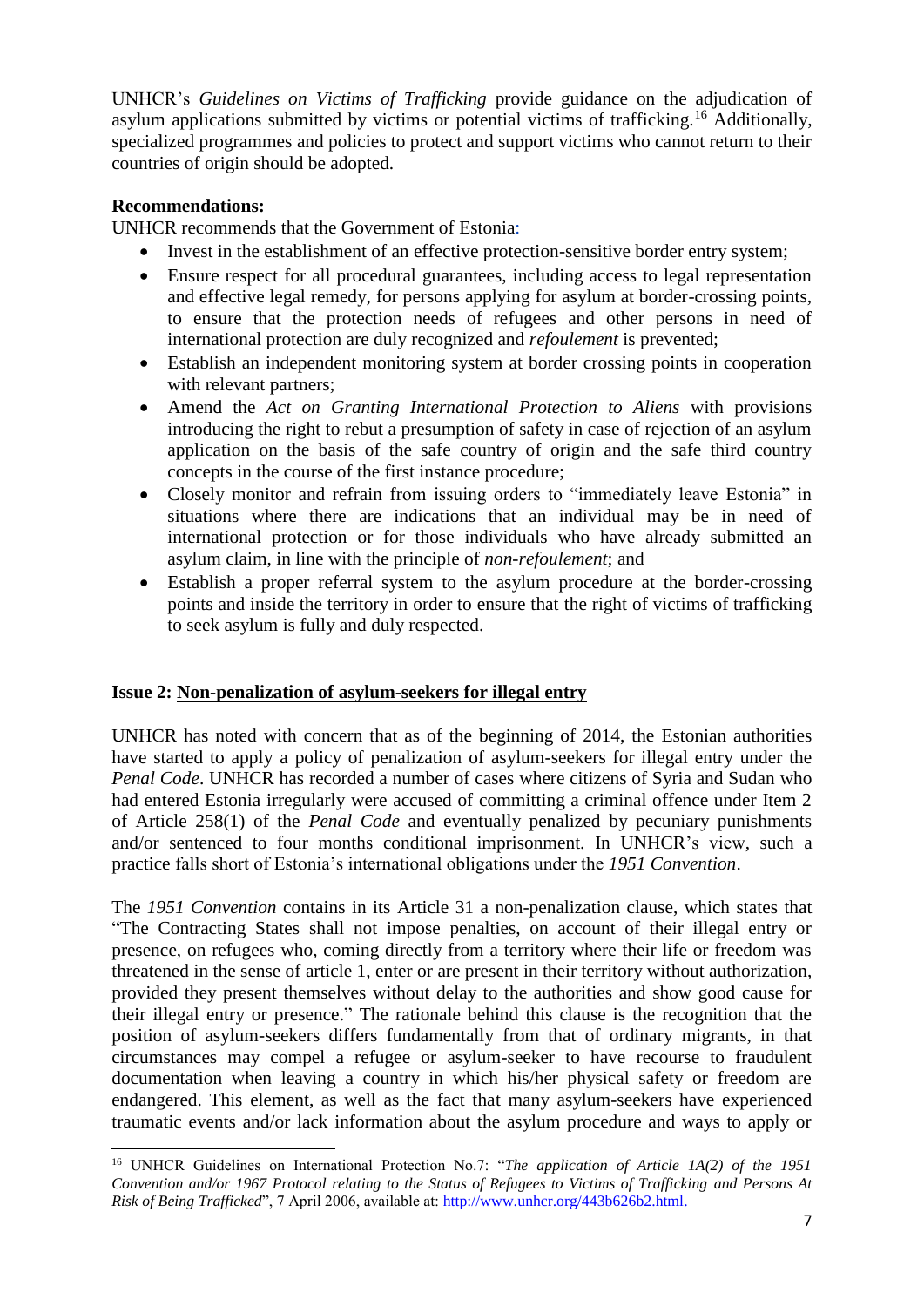are hindered by language barriers, needs to be taken into account when assessing the reason(s) for an asylum-seeker's delay in submitting his/her application.

Although the *1951 Convention* does not specify interpretation of the notion of penalties, the object and purpose envisaged by Article 31 is the avoidance of penalization on account of illegal entry or illegal presence. This includes measures such as prosecution, fines and imprisonment. An overly formal approach to defining this term is not appropriate and could circumvent the fundamental protection foreseen by this norm. Any punitive measure, that is, any unnecessary limitation on the full enjoyment of rights granted to refugees under international refugee law that is applied by States against refugees who would fall under the protective clause of Article 31, could be interpreted as penalization.

In UNHCR's view, the effective implementation of the obligation under Article 31 of the *1951 Convention* requires concrete steps at the national level. In light of experience and in view of the nature of the obligation laid down in Article 31, States should take the necessary steps to ensure that asylum-seekers and refugees within its terms are not subject to penalties. Specifically, States should ensure that refugees benefiting from this provision are promptly identified, that no proceedings or penalties for illegal entry or presence are applied pending the expeditious determination of claims to refugee status and asylum, and that the relevant criteria are interpreted in light of the applicable international law and standards.

### **Recommendation:**

1

UNHCR recommends that the Government of Estonia:

 Bring national legislation into compliance with Article 31 of the *1951 Convention relating to the Status of Refugees* by amending the *Penal Code* with a safeguard clause ensuring that persons exercising the right to seek asylum are released from any criminal liability for illegal entry or stay.

## **Issue 3: Fair and efficient asylum procedures**

The current decision-making competence given to the border guard officials within the PBGB Regional Prefectures in the asylum procedure is not in compliance with relevant international and EU standards, as border guards do not meet the criteria set for a single and competent determining authority, as recalled by UNHCR's Executive Committee *Conclusion No. 8 (XXXVIII) of 1977*. <sup>17</sup> A single determining authority should be responsible for all stages of the procedure, including, for instance, the admissibility interview.<sup>18</sup> Furthermore, the designation of border guards or police as the determining authority raises issues of a potential conflict of professional interests. Moreover, it undermines the perception of confidentiality and impartiality, which is crucial in creating the conditions conducive to the complete disclosure of facts by applicants. Applicants may fear and/or mistrust law enforcement bodies and some of them may suffer from post-traumatic stress disorder as a result of their experiences in their country of origin, notably where they have suffered persecution or

<sup>&</sup>lt;sup>17</sup> UNHCR, *Determination of Refugee Status*, 12 October 1977, No. 8 (XXVIII) - 1977, letter e (iii), available at: [http://www.unhcr.org/refworld/docid/3ae68c6e4.html.](http://www.unhcr.org/refworld/docid/3ae68c6e4.html)

<sup>18</sup> UNHCR, *UNHCR comments on the European Commission's proposal for a Directive of the European Parliament and of the Council on minimum standards on procedures in Member States for granting and*  withdrawing international protection (COM(2009)554, 21 October 2009), August 2010, p. 10, available at: [http://www.refworld.org/docid/4c63ebd32.html.](http://www.refworld.org/docid/4c63ebd32.html)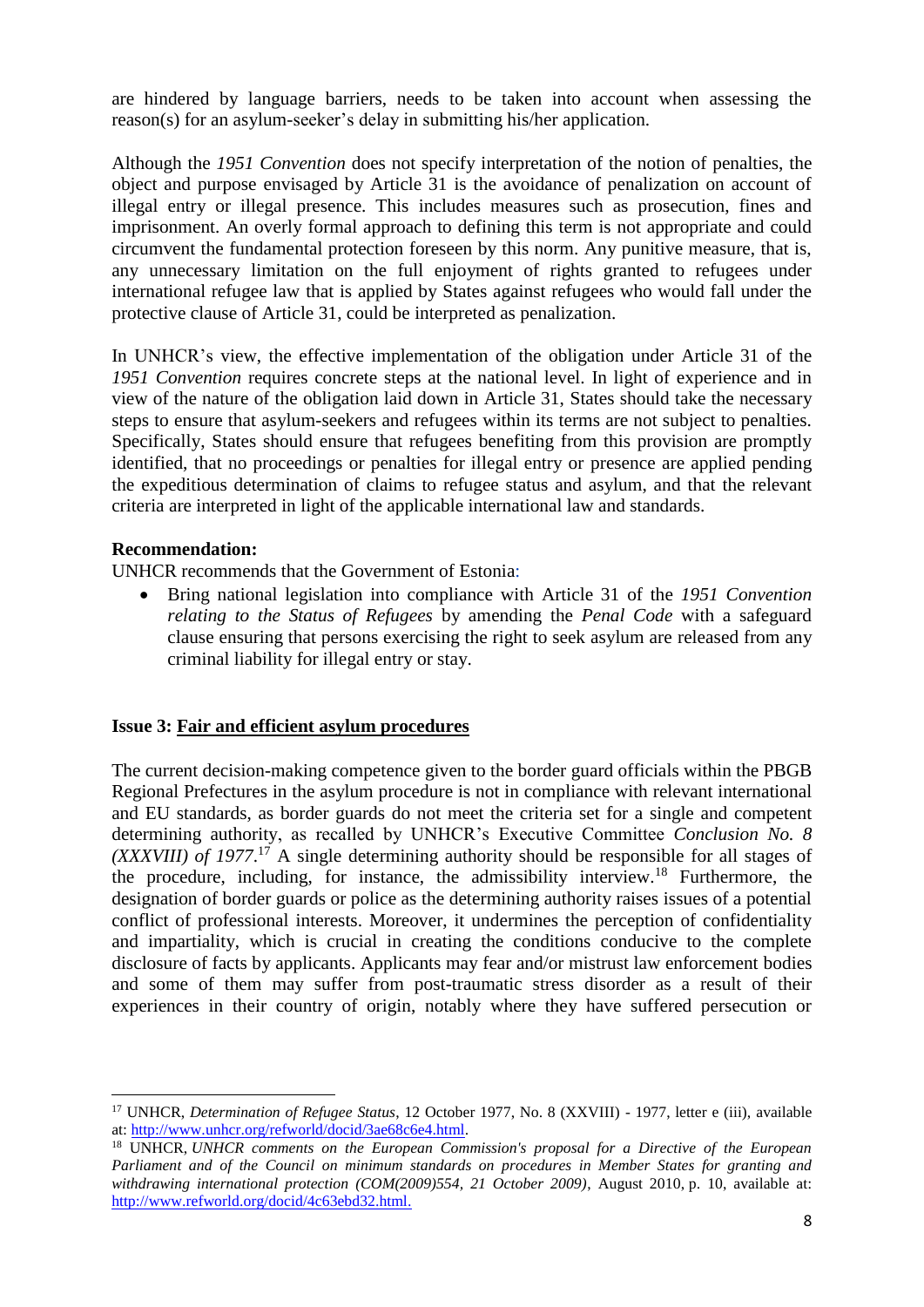serious harm at the hands of the police, military or militarized groups in their countries of origin. 19

The rationale for this approach is to ensure that the asylum decision-making process is separated from border and migration controls, hence securing an impartial and rigorous examination of asylum applications by expert personnel trained in asylum and refugee law. This is vital for minimizing the risk of administrative error that may lead to returning a person to a country where s/he may face persecution or other form of serious harm, in violation of the principle of *non-refoulement*.

Although some Estonian border guard officials have participated in training on how to conduct personal interviews and examine asylum applications, the majority of the border guard officials still do not have sufficient competence to undertake refugee status determination and legal analysis of asylum applications. The lack of skills to comprehensively assess international protection needs may result in serious risk of *refoulement* of persons in need of international protection and lead to a breach of the *1951 Convention*.

## **Recommendation:**

UNHCR recommends that the Government of Estonia:

 Amend the relevant national acts to ensure that responsibility for examining and deciding all asylum applications, and thus for assessing *non-refoulement* obligations on an individual basis, is accorded solely to the competent officials of the Aliens Division of the Migration Bureau of the PBGB Intelligence Management and Investigation Department.

#### **Issue 4: Access to effective remedies**

Under Article 41 of the *AGIPA*, asylum applicants who receive a negative decision on their asylum applications have ten days to appeal that decision. UNHCR is concerned that this time frame may adversely affect asylum-seekers' access to effective legal remedy on negative asylum decisions since the majority of asylum-seekers do not speak the Estonian language; are unfamiliar with the national legal system; and may not have effective access to free and good quality legal aid. It should be emphasized that, in contrast, legal residents of Estonia benefit from a 30-day period for appeal in administrative procedures.<sup>20</sup> According to Article 46(4) of the *Asylum Procedures Directive (recast)*, <sup>21</sup> the applicant must have reasonable time and facilities in order to undertake all the steps required to exercise the right of appeal.

#### **Recommendations:**

 $\overline{a}$ 

UNHCR recommends that the Government of Estonia:

<sup>19</sup> See UNHCR, *Improving Asylum Procedures: Comparative Analysis and Recommendations for Law and Practice - Key Findings and Recommendations*, March 2010, p. 22, available at: [http://www.refworld.org/docid/4bab55752.html.](http://www.refworld.org/docid/4bab55752.html) 

<sup>20</sup> See Article 46 of the *2012 Estonian Code of Administrative Court Procedure,* available at: [https://www.riigiteataja.ee/en/eli/ee/527012014001/consolide.](https://www.riigiteataja.ee/en/eli/ee/527012014001/consolide)

<sup>21</sup> European Union: Council of the European Union, *Directive 2013/32/EU of the European Parliament and of the Council of 26 June 2013 on common procedures for granting and withdrawing international protection (recast)*, 29 June 2013, L 180/60, available at: [http://www.refworld.org/docid/51d29b224.html.](http://www.refworld.org/docid/51d29b224.html)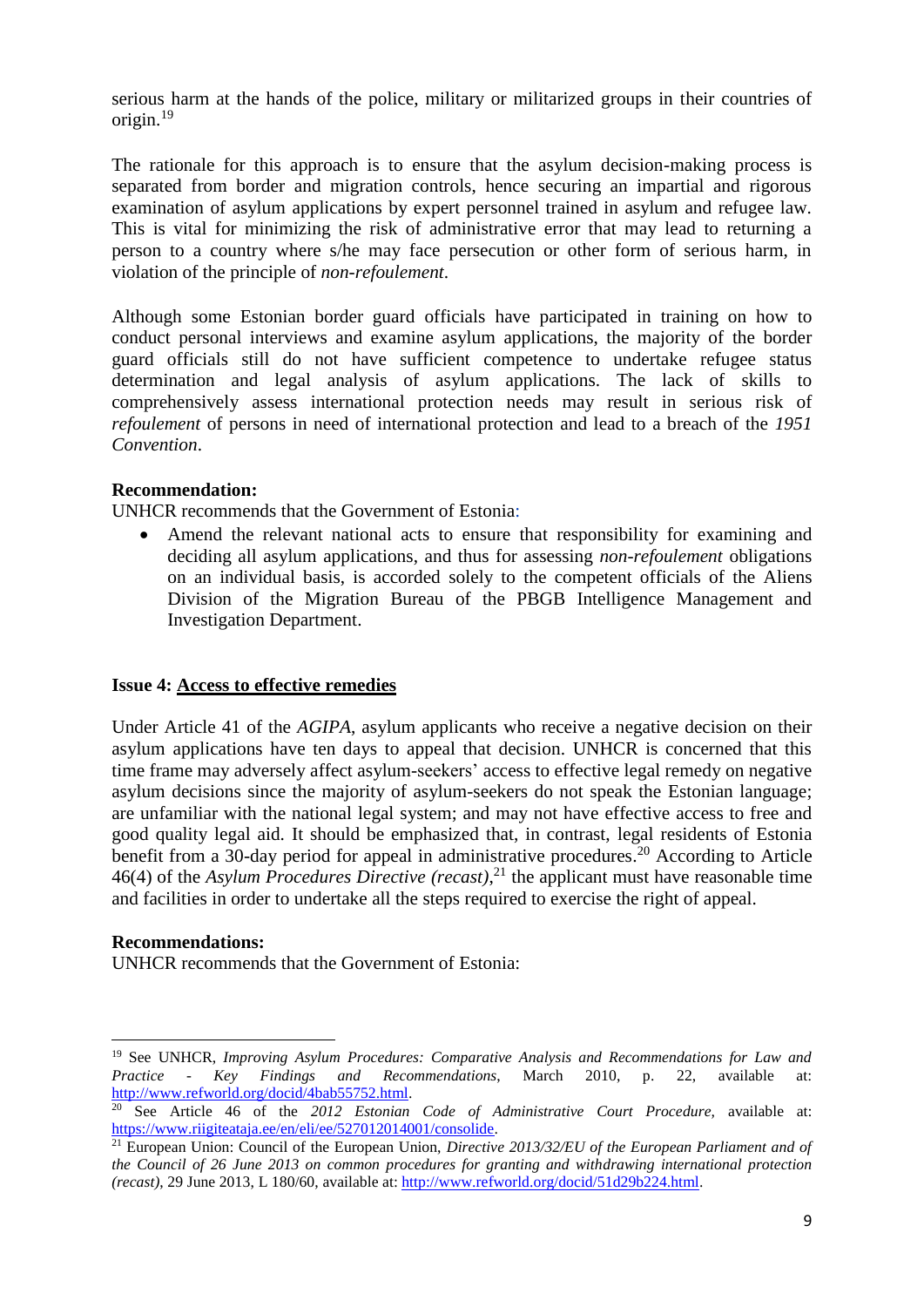- Amend the *Act on Granting International Protection to Aliens* and other relevant legislation to provide asylum-seekers with reasonable time to appeal a negative decision; and
- Amend the *State Legal Aid Act*, in order to ensure that asylum-seekers and beneficiaries of international protection have effective access to independent, qualified and free legal advice and representation.

### **Issue 5: Statelessness**

Estonia is not a party to the *1954 Convention relating to the Status of Stateless Persons* (the *1954 Convention*), the *1961 Convention on the Reduction of Statelessness* (the *1961 Convention*), or to the *1997 European Convention on Nationality*. The national legislation provides no framework for effective identification and protection of stateless persons, except special provisions related to "persons with undetermined citizenship" who are issued an alien's passport. The current *Citizenship Act* and other relevant legal acts provide no definition of a stateless person and do not establish a formal procedure for the determination of statelessness.

In general, legally residing "persons with undetermined citizenship" are entitled to a set of rights and obligations that go beyond the minimum prescribed by the *1954 Convention,* though differences in treatment between this population and citizens of Estonia persist. "Persons with undetermined citizenship" may obtain long-term residence permits and vote in municipal elections, but not in any other elections, such as the Parliamentary or EU elections. In addition, they cannot hold government jobs. Socio-economic data<sup>22</sup>, as well as interviews done on behalf of UNHCR with a limited number of "persons with undetermined citizenship" indicate that they feel socially excluded from the majority community, as e.g. holders of 'alien's passports' and are disadvantaged in Estonian society. For example, there is a 14.5 per cent unemployment rate among "persons with undetermined citizenship" compared to a 6.5 per cent unemployment rate among Estonian citizens. "Persons with undetermined citizenship" have a median yearly income that is 73 per cent of that of Estonian citizens, and 24.1 per cent of these persons are at risk of poverty, compared to 14.5 per cent of Estonian citizens.<sup>23</sup> In addition, in 2014, 30 per cent of the total prison population originated from the group of "persons with undetermined citizenship." 24

The naturalization of "persons with undetermined citizenship" has slowed down in recent years in Estonia.<sup>25</sup> In 2014, only 1,359 persons acquired Estonian citizenship (as compared to 1,316 in 2013; 1,331 in 2012; and 1,505 in 2011). The peak of naturalization was in the mid-1990s, with 22,773 persons granted Estonian citizenship in 1996. One main factor which seems to prevent "persons with undetermined citizenship" from naturalizing is the difficulty to learn the Estonian language to the degree required to pass the mandatory test.<sup>26</sup> In recent

**.** 

<sup>&</sup>lt;sup>22</sup> Estonian Society Monitoring 2015, see Section 10 "Conclusions and Recommendations", available at: [http://www.kul.ee/et/eesti-uhiskonna-loimumismonitooringu-tulemused.](http://www.kul.ee/et/eesti-uhiskonna-loimumismonitooringu-tulemused) See also, Concluding observations of the Committee on Economic, Social and Cultural Rights, para 10**,** E/C.12/EST/CO/2, 16 December 2011.

<sup>&</sup>lt;sup>23</sup> See Statistics Estonia, e.g. Table TT335 from 13 February 2015 and Table LES30 from 29 January 2015, available at: [www.stat.ee/en.](http://www.stat.ee/en)

<sup>&</sup>lt;sup>24</sup> Ministry of Justice of Estonia, Annual Report "Kuritegevus Eestis 2014", available (in Estonian) at: [http://www.kriminaalpoliitika.ee/et/kuritegevus-eestis-2014.](http://www.kriminaalpoliitika.ee/et/kuritegevus-eestis-2014) See also Committee against Torture, Fifth periodic report of States parties due in 2011, submitted in response to the list of issues (CAT/C/EST/Q/5) transmitted to the State party pursuant to the optional reporting procedure (A/62/44, paras. 23 and 24), 05 April 2012, see items 111-112.

<sup>&</sup>lt;sup>25</sup> Estonian Society Monitoring 2015, p. 8.

<sup>26</sup> *Ibid*, p. 9.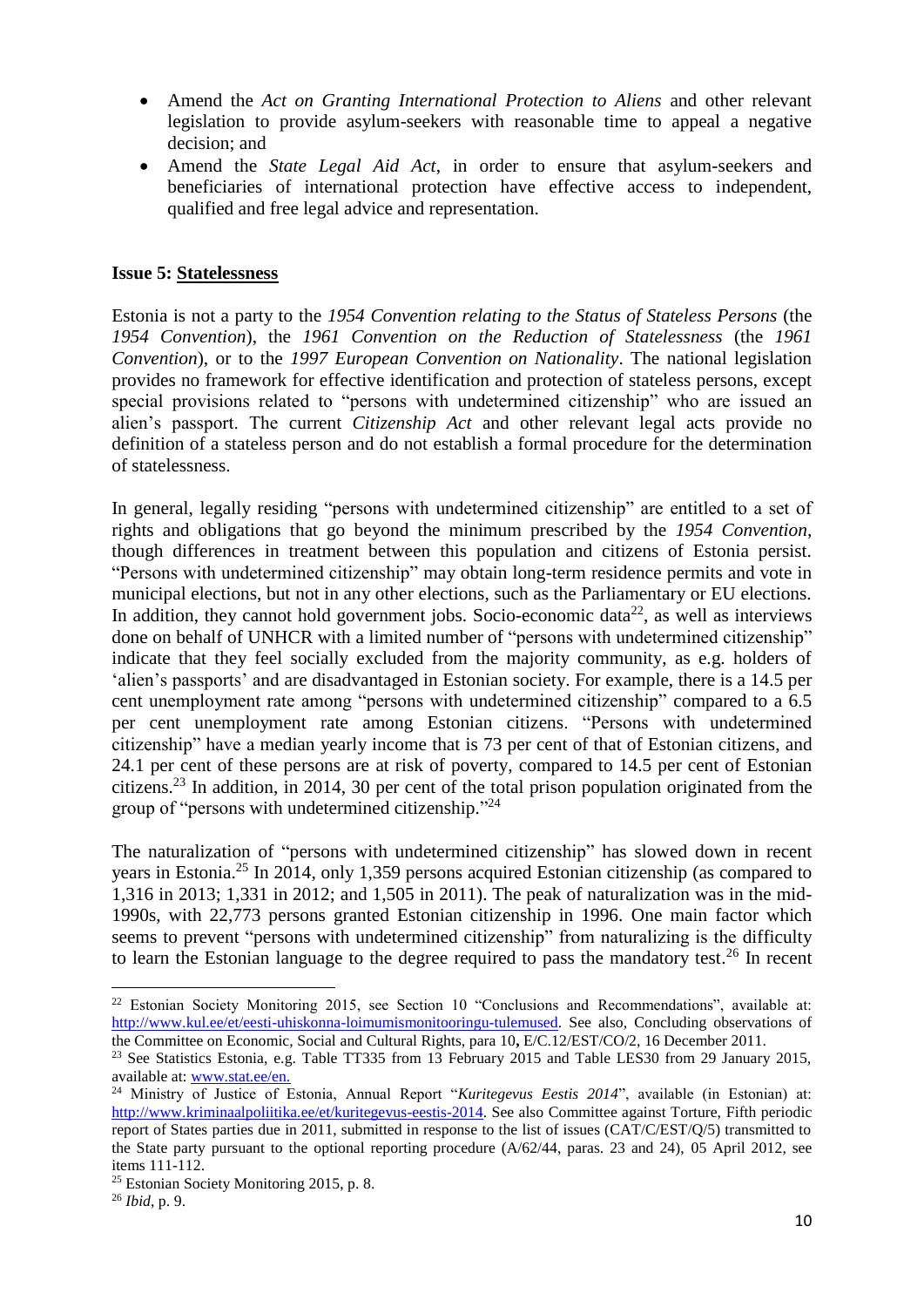years, Estonia has been regularly encouraged<sup>27</sup> by international actors to speed up naturalization to reduce the proportion of "persons with undetermined citizenship" in the population, especially during the country's accession to the European Union (2004). As of 1 January 2015, according to the Population Registry, "persons with undetermined citizenship" made up 6.3 per cent of Estonia's population. This means that sustained practical efforts to promote integration and naturalization are still needed in Estonia for years to come, as was previously recommended by Ecuador during Estonia's 1st cycle UPR review.<sup>28</sup> UNHCR stands ready to assist the Estonian government in its efforts aimed at promoting the naturalization of "persons with undetermined citizenship".

While Estonia is not a state party to the *1961 Convention,* it is party to the UN Convention on the Rights of the Child, which, through its Articles 3 and 7, provides that a child must acquire a nationality at birth or as soon as possible after birth.<sup>29</sup> The latest amendments to the *Citizenship Act* ensure this right to children born to stateless parents who have been legally residing in Estonia for at least five years prior to the birth of the child, and retroactively to children below 15 years of age as of 1 January 2016 when the amendments will enter into force. While this development is laudable, the amendments seem not to cover stateless children who are between 15 and 18 years of age as of 1 January 2016, children born to stateless parents who have not been legally residing in Estonia for the past five years,  $30$  and children born to parents who have a nationality but are unable to transmit their citizenship to the child due to a conflict of nationality laws.

### **Recommendations:**

UNHCR recommends that the Government of Estonia:

- Accede to the *1954 Convention relating to the Status of Stateless Persons* and to the *1961 Convention on the Reduction of Statelessness;*
- Introduce a legal framework and mechanism for the effective identification, determination and protection of stateless persons in Estonia; and
- Take further legal, policy and/or practical steps to reduce statelessness, through facilitating naturalization or by other measures, and consider the readiness by UNHCR to assist in these efforts.

**Human Rights Liaison Unit Division of International Protection UNHCR June 2015**

**<sup>.</sup>** <sup>27</sup> For details, please see the below Annex with excerpts of Concluding Observations from UN Treaty Bodies and Recommendations of Special Procedure mandate holders.

<sup>&</sup>lt;sup>28</sup> "[R]esolve the problem of persons without citizenship, and prevent such cases from arising in the future", A/HRC/17/17, para. 77.85 (recommended by Ecuador and enjoyed the support of Estonia). See: Report of the Working Group of the Universal Periodic Review: Estonia, A/HRC/17/17, 28 March 2011.

<sup>29</sup> UN High Commissioner for Refugees (UNHCR), *Guidelines on Statelessness No. 4: Ensuring Every Child's Right to Acquire a Nationality through Articles 1-4 of the 1961 Convention on the Reduction of Statelessness*, 21 December 2012, HCR/GS/12/04, para. 11, available at[: http://www.refworld.org/docid/50d460c72.html.](http://www.refworld.org/docid/50d460c72.html)

 $30$  States which apply the application procedure set out in Article 1(2)(b) of the 1961 Convention may impose a 'habitual residence' requirement on the child of maximum five years prior to the application and ten years in total. States which apply the application procedure and require a certain period of habitual residence are encouraged to provide for a period as short as possible.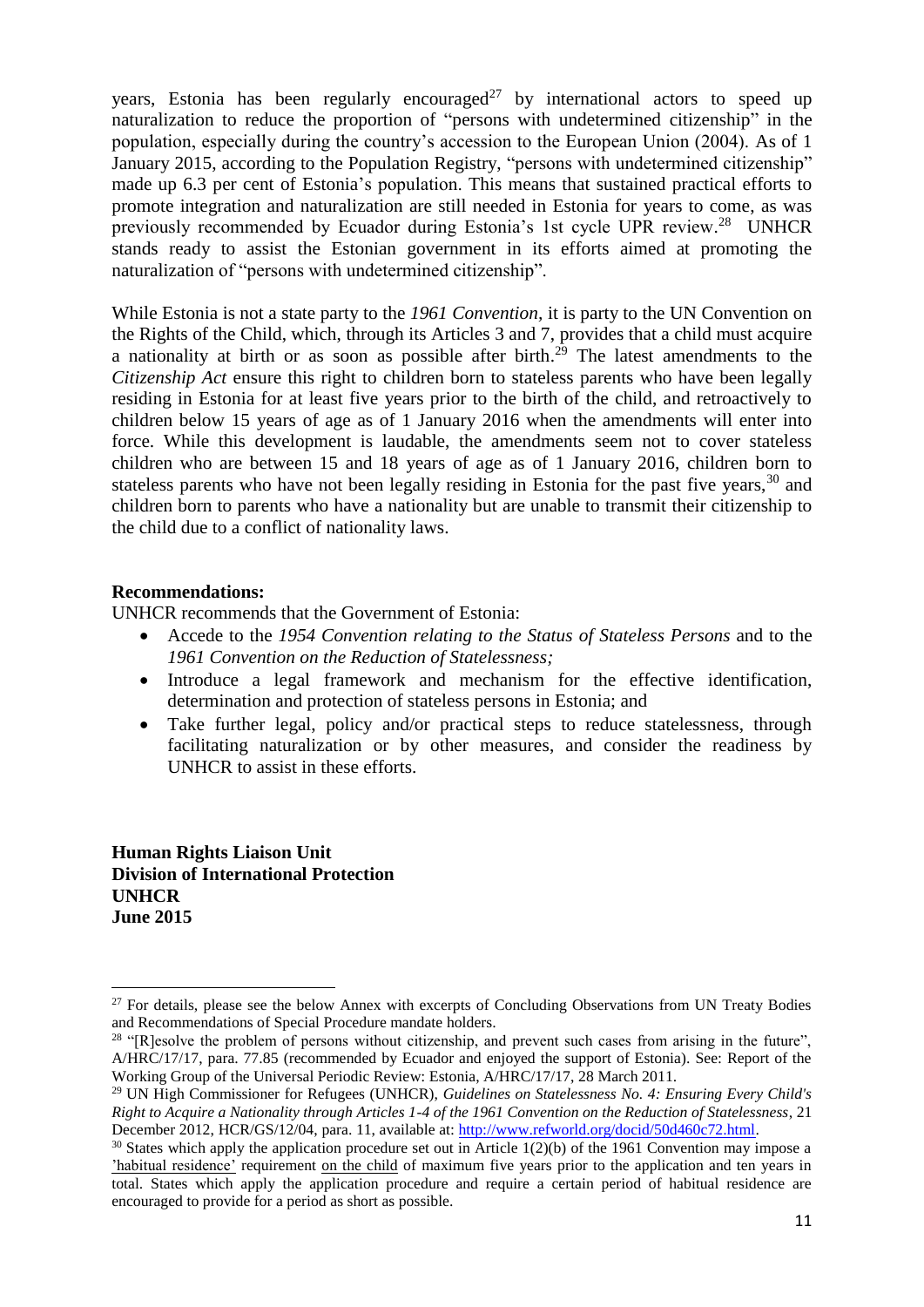## **Excerpts of Concluding Observations from 1st cycle UPR recommendations and UN Treaty Bodies**

### **- Universal Periodic Review:**

### **ESTONIA**

We would like to bring your attention to the following excerpts from the 1st cycle UPR recommendations and UN Treaty Monitoring Bodies' Concluding Observations relating to issues of interest and persons of concern to UNHCR with regards to Estonia.

### **I. Universal Periodic Review**

### **Report of the Working Group on the Universal Periodic Review – Seventeenth Session (28 March 2011) [A/HRC/17/17](http://daccess-dds-ny.un.org/doc/UNDOC/GEN/G11/123/58/PDF/G1112358.pdf?OpenElement)**

#### **Recommendations that enjoyed the support of Estonia:**

77.14. Amend the Criminal Code, as announced in the national report, and introduce a separate provision on trafficking of human beings (Germany);

77.29. Intensify the measures for gender equality and equal treatment, particularly regarding the rights of women and the integration of national minorities, in accordance with the commitment formulated in paragraph 160 of its national report and the recommendations of the Committee on the Elimination of Racial Discrimination and the Committee on the Elimination of Discrimination against Women (Chile);

77.36. Take all necessary measures to eliminate, combat and punish all forms of discrimination and violence against women (Ecuador);

77.37. Fully implement the laws on gender equality and equal treatment, in accordance with the commitment formulated in paragraph 153 of its national report (Chile);

77.38. Promote equal employment opportunities for women and all of its national minorities (Thailand);

77.39. Continue its efforts to combat violations of women's rights, including through raising public awareness (Azerbaijan);

77.40. Reinforce the fight against all forms of racism and discrimination (Algeria);

77.45. Take all necessary measures to combat discrimination against homosexuals (Belgium);

77.46. Develop public awareness and education programs that advance tolerance on the grounds of sexual orientation and gender identity (Netherlands);

77.47. Conduct awareness-raising programmes on gender identity and sexual orientation for civil servants, including the security forces and bodies (Spain);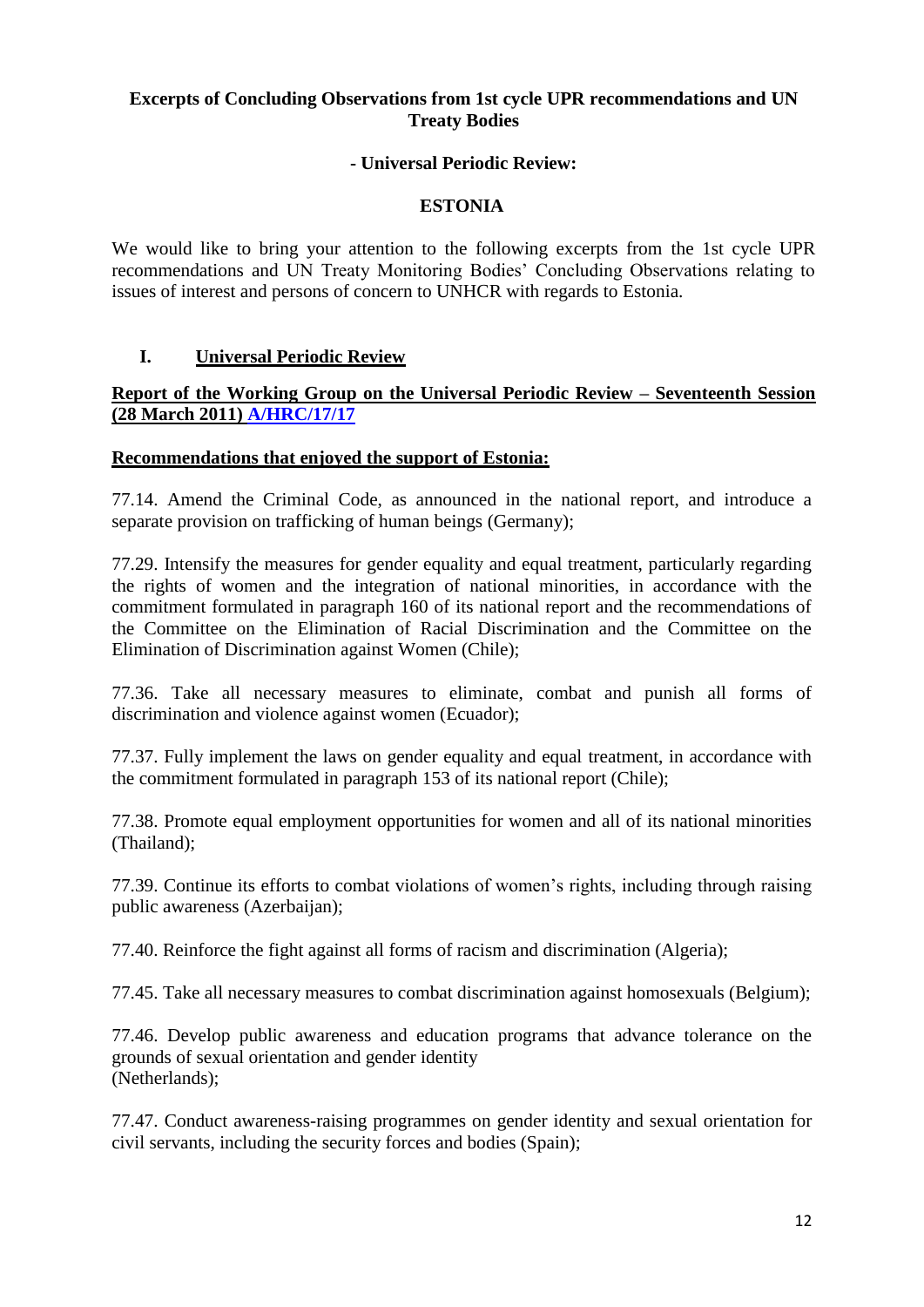77.48. Review all necessary measures to reduce discrimination and particularly, stress the design of appropriate policies to prevent discrimination against children (Ecuador);

77.64. Take additional measures to prevent, combat and appropriately sanction trafficking in human beings (Republic of Moldova);

77.65. Reinforce protection against trafficking in persons by adopting specific legislative measures to prevent, combat and punish human trafficking (Canada);

77.66. Adopt effective legal measures to combat human trafficking, and swiftly prosecute perpetrators of such crimes (Islamic Republic of Iran);

77.67. Enact specific legislation regarding trafficking in persons (United States of America);

77.68. Criminalize human trafficking (Hungary);

77.69. Adopt effective measures to prevent, combat and punish human trafficking (Hungary);

77.70. Reinforce legislation and adopt effective measures to prevent, combat and punish human trafficking (Poland);

77.71. Cooperate further with the task force against trafficking in human beings of the Council of the Baltic Sea States (Norway);

77.72. Further increase its efforts to combat human trafficking (Azerbaijan); 77.85. Resolve the problem of persons without citizenship, and prevent such cases from arising in the future (Ecuador);

77.88. Continue its efforts to improve the reception conditions of asylum-seekers, including the provision of free legal aid, in particular to those who apply for asylum at the border, and those in detention (Slovakia).

## **Recommendations that did not enjoy the support of Estonia:**

80.4. Accede to the 1954 Convention relating to the Status of Stateless Persons and to the 1961 Convention on the Reduction of Statelessness (Bosnia and Herzegovina);

80.13. Consider the adoption of legislative measures to criminalize specifically gender violence (Spain);

80.14. Establish a specific legal act for the crime of human trafficking (Norway);

80.17. Grant citizenship to all those who live on a permanent basis in the territory of Estonia and wish to become a citizen, grant, as a matter of urgency, the right to citizenship to all children born in Estonia of so-called non-citizens, without exception, lift the prohibition on access of membership in political parties to so-called non-citizens who have permanent residency in the country and are citizens of countries which are not members of the European Union, as well as provide non-citizens the passive right to vote in municipal elections (Russian Federation).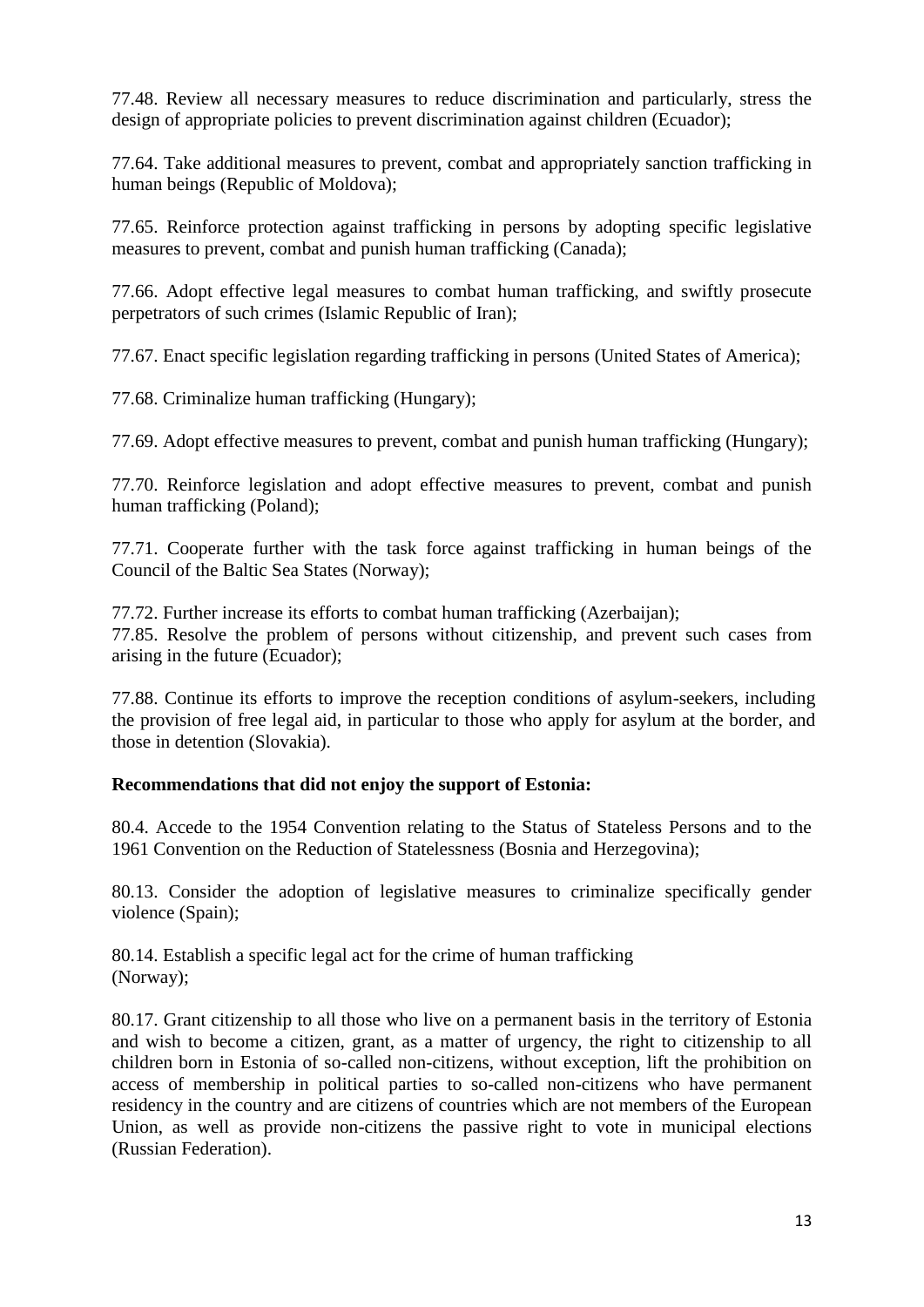## **II. Treaty Bodies**

### *Committee against Torture*

Concluding Observations - Fiftieth Session (17 June 2013) [CAT/C/EST/CO/5](http://www.refworld.org/docid/51dfe0564.html )

#### **Situation of asylum-seekers**

15. The Committee is concerned:

(a) That persons seeking asylum may not enjoy all the procedural guarantees, including the right of appeal against negative decisions, including in cases where Estonian border authorities reportedly reject, within the admissibility or accelerated procedure, all asylum applications filed by persons who have arrived in Estonia via the Russian Federation;

(b) That the risk of *refoulement* exists with regard to decisions under the accelerated procedure made by border guards who are not trained, equipped or resourced to conduct personal interviews, examine applications for international protection and undertake the legal analysis of the asylum claims;

(c) By the conditions prevailing in the Harku Expulsion Centre for irregular migrants, such as poor food, routine handcuffing during transfers to hospitals or courts, disproportionate use of force and verbal abuse by staff.

### **The State party should:**

**(a) Ensure that all persons seeking asylum in the State party, including at its border-crossing points, enjoy all procedural guarantees, including the right of appeal against negative decisions, as well as access to legal assistance and interpreters;**

**(b) Ensure that decisions concerning asylum, including under the accelerated procedure, are taken by the Police and Border Guard Board (formerly the Citizenship and Migration Board) or a determining authority which meets relevant international criteria;**

**(c) Take immediate steps to improve conditions at the Harku Expulsion Centre so that they conform to international standards, and provide training and instruction to prison personnel regarding the use of force and the prohibition of verbal abuse.**

## **Training**

16. The Committee is concerned that no specific methodologies exist to evaluate the efficiency of training or educational programmes for law enforcement and medical personnel, judges and prosecutors, as well as persons working with migrants and asylum seekers on the absolute prohibition of torture and ill-treatment (art. 10).

#### **The State party should:**

**(a) Develop specific methodologies to evaluate the training and educational programmes provided on the absolute prohibition of torture and ill-treatment to law enforcement and medical personnel, judges and prosecutors, as well as persons working with migrants and asylum seekers;**

**(b) Ensure that the Istanbul Protocol is made a mandatory part of the training for all medical professionals involved in the documentation and investigation of allegations of torture and ill-treatment in order to permit, inter alia, the proper diagnosis of signs of torture.**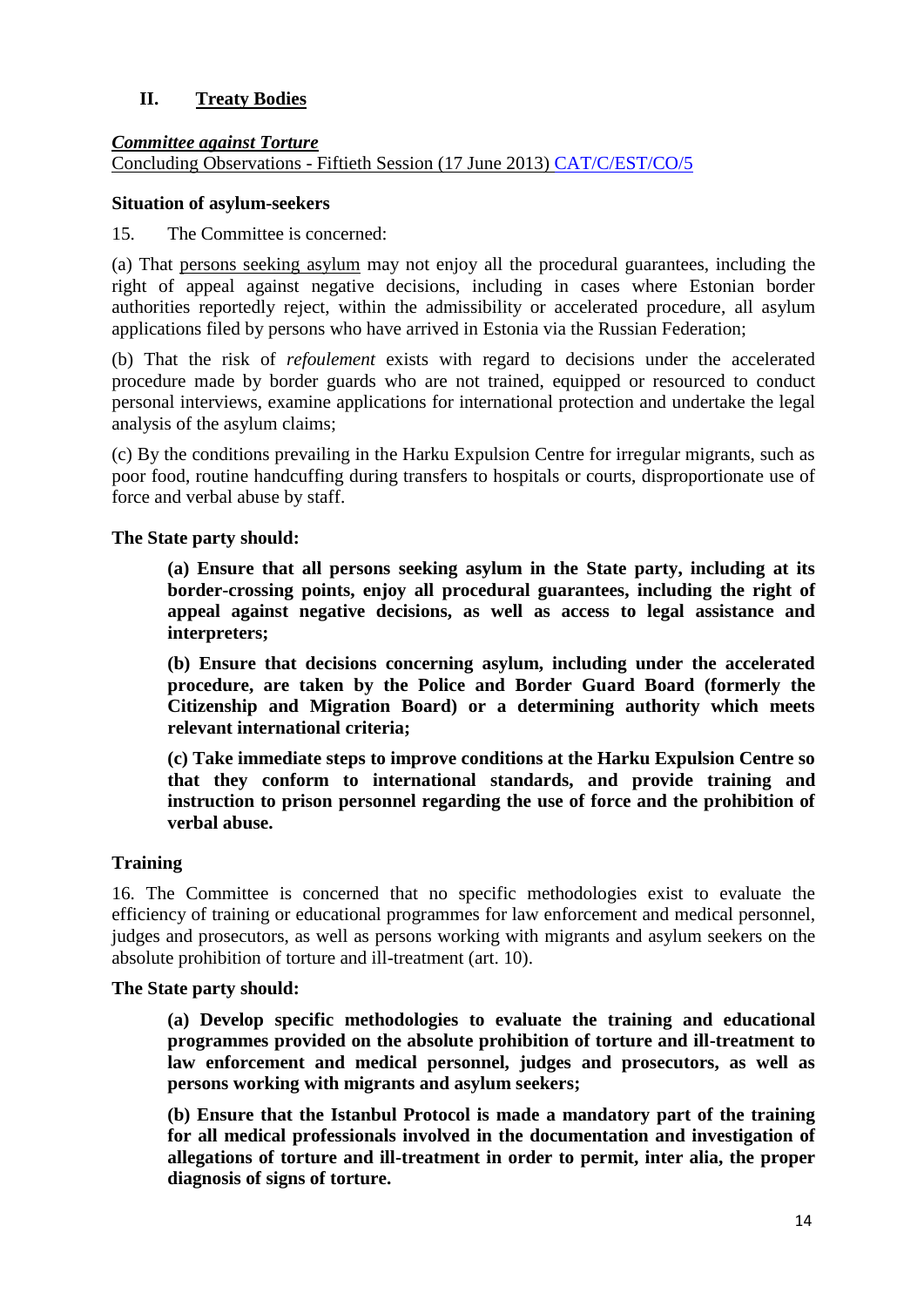#### **Stateless persons**

22. While welcoming the significant reduction of statelessness in the State party from 32 per cent in the 1990s, and noting the information provided by the representatives of the State party, the Committee is concerned that some 7 per cent of the population continues to have "undetermined citizenship" and by the low level of registration as citizens of children born in Estonia to non-citizen parents (art. 2).

### **The State party should:**

**(a) Adopt legal and practical measures to simplify and facilitate the naturalization and integration of stateless persons and non-citizens, including by revisiting the requirements for the granting of citizenship;**

**(b) Consider offering language courses free of charge to all non-citizens who wish to apply for Estonian citizenship;**

**(c) Continue and enhance the efforts by the Citizenship and Migration Board to raise the awareness of parents whose children are eligible for naturalization through the simplified procedure of the requirements for citizenship, and consider granting automatic citizenship at birth, without previous registration by parents, to the children of non-citizen parents who do not acquire any other nationality;**

**(d) Ensure the effective implementation of the Integration Strategy and of the State Integration Programme for 2008–2013, and extend the Programme beyond 2013;**

**(e) Despite the information provided by the State party regarding its decision not to ratify the 1954 Convention relating to the Status of Stateless Persons and the 1961 Convention on the reduction of statelessness, reconsider such ratification as a matter of priority.**

## **Trafficking**

13. While welcoming amendments to the Penal Code in relation to trafficking in human beings, the Committee is concerned that the State party remains a source, transit and destination country for human trafficking, both for forced prostitution and forced labour purposes (arts. 1, 2, 4, 10, 12, 13, and 14).

#### **The State party should:**

**(a) Vigorously enforce the new anti-trafficking law and take effective measures to prevent human trafficking and increase protection to its victims;** 

**(b) Promptly, thoroughly, effectively and impartially investigate, prosecute and punish trafficking in persons and related practices;** 

**(c) Provide redress to victims of trafficking, including legal, medical and psychological aid and rehabilitation, as well as adequate shelters and assistance in reporting incidents of trafficking to the police;**

**(d) Prevent the return of trafficked persons to their countries of origin where there are substantial grounds to believe that they would be in danger of torture, and enhance international cooperation with regard to preventing and punishing trafficking;**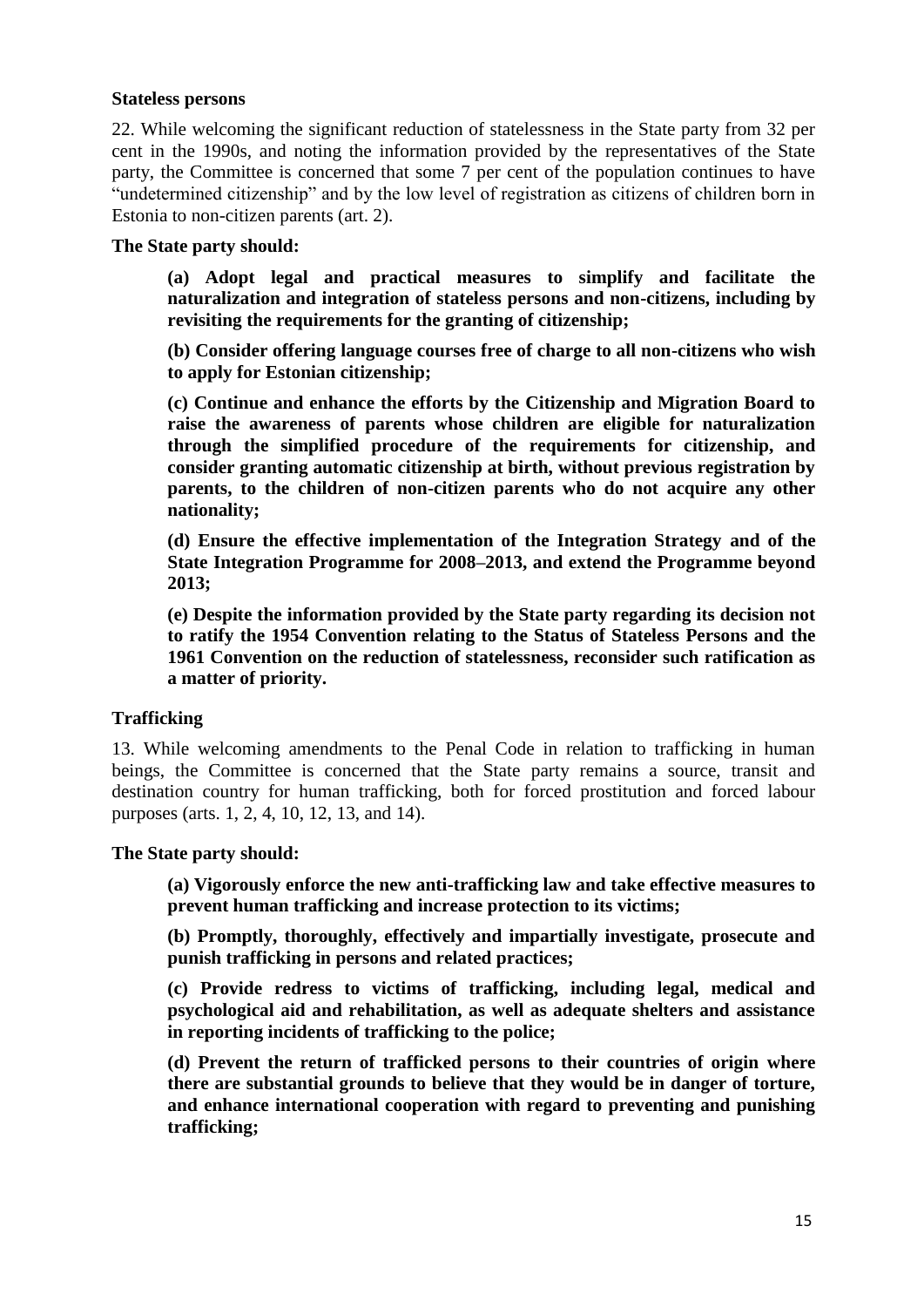**(e) Provide specialized training to the police, prosecutors and judges on effective prevention, investigation, prosecutions and punishment of acts of trafficking, and inform the general public of the criminal nature of such acts;** 

**(f) Compile disaggregated data on the number of complaints, investigations, prosecutions and sentences handed down for acts of trafficking, on the provision of redress to the victims and on the difficulties experienced in preventing such acts; and provide this information to the Committee.** 

*Committee on the Elimination of Racial Discrimination*

Concluding Observations (20 September 2014) [CERD/C/EST/CO/10-11](http://www.refworld.org/docid/53c8eff74.html)

### **Persons with undetermined citizenship**

1. While noting the reduction in the number of persons with undetermined citizenship during the period under review, the Committee remains concerned at the persistently high number of persons with undetermined citizenship. It is also concerned that, according to the 2011 census, the national origin of 19,344 persons in the State party is unknown (art. 5).

**Bearing in mind its general recommendation No. 30 (2004) on discrimination against non-citizens, the Committee recommends that the State party:**

**(a) Intensify efforts to reduce the number of persons with undetermined citizenship, including by shortening the length of the procedure for the acquisition of citizenship;**

**(b) Lessen the language requirements for naturalization, in particular for older persons;**

**(c) Ease further the naturalization requirements for persons under 15 years of age;** 

**(d) Raise awareness about statelessness among stakeholders and introduce mechanisms to help national and local institutions to effectively identify stateless persons;**

**(e) Consider ratifying the Convention relating to the Status of Stateless Persons and the Convention on the Reduction of Statelessness.**

#### **Ratification of other treaties**

1. Bearing in mind the indivisibility of all human rights, the Committee encourages the State party to consider ratifying those international human rights treaties which it has not yet ratified, in particular treaties with provisions that have a direct relevance to communities that may be the subject of racial discrimination, such as the International Convention on the Protection of the Rights of All Migrant Workers and Members of Their Families (1990); the Optional Protocols to the International Covenant on Economic, Social and Cultural Rights (2008) and to the Convention on the Elimination of All Forms of Discrimination against Women (1999); the International Convention for the Protection of All Persons from Enforced Disappearance (2006); the United Nations Educational, Scientific and Cultural Organization Convention against Discrimination in Education (1960); the Convention relating to the Status of Stateless Persons (1954); the Convention on the Reduction of Statelessness (1961) and the Additional Protocol to the Convention on cybercrime, concerning the criminalisation of acts of a racist and xenophobic nature committed through computer systems (2003).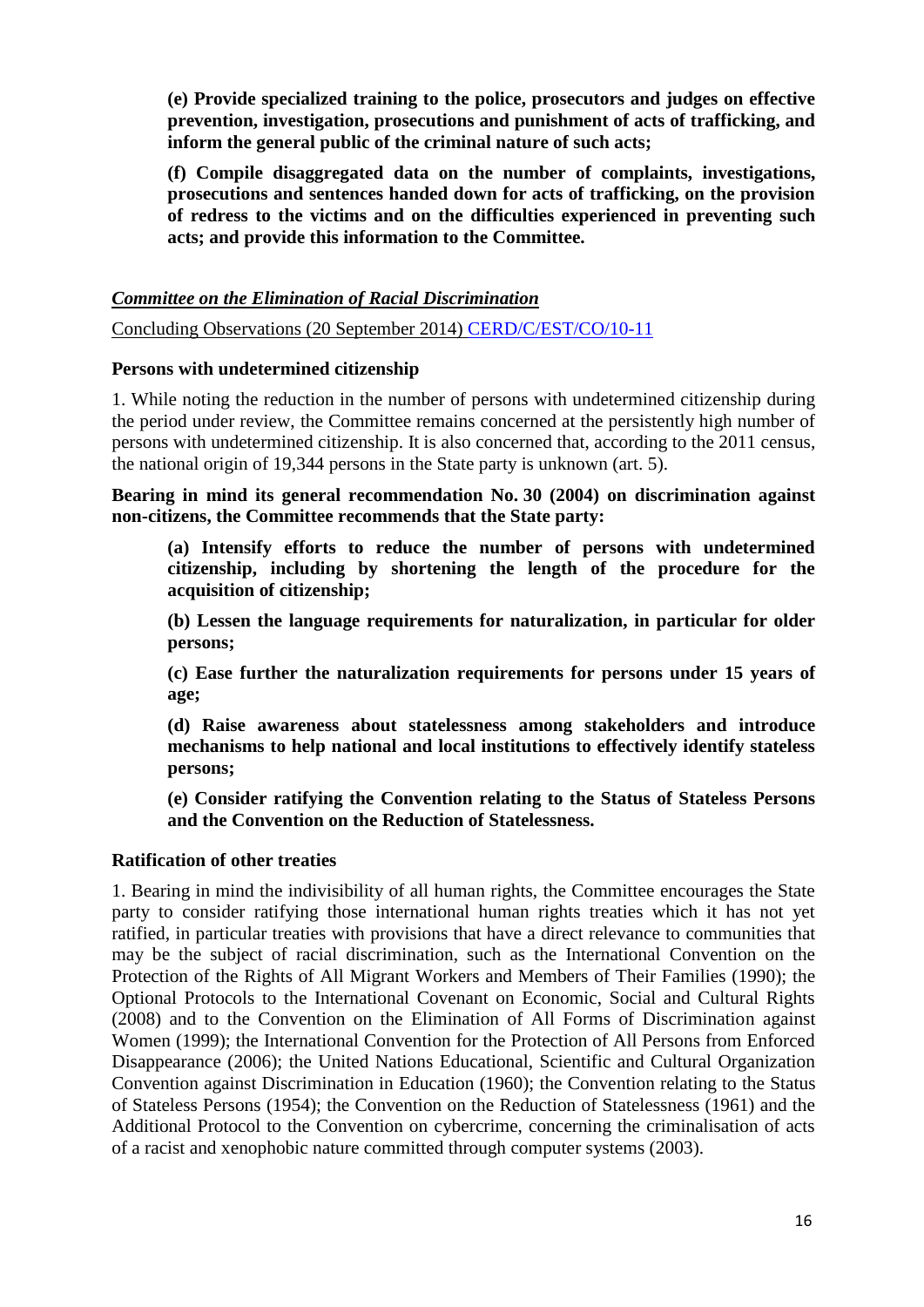### **Integration Strategy**

1. The Committee is concerned by the continued overemphasis on language in the Integration Strategy, including the initiative by the Chancellor of Justice on 2 July 2012 to bring the Private Schools Act into conformity with everyone's constitutional right to being taught in Estonian, which has resulted in studies at private upper secondary schools where the language of instruction is Russian to be conducted 60 per cent in Estonian, with the introduction of compulsory instruction in Estonian for five subjects (arts. 4, 5 and 6).

### **The Committee recommends that the State party:**

**(a) Continue removing punitive elements in its approach to the promotion of the official language and establish an effective mechanism to monitor the work of the Language Inspectorate;**

**(b) Allocate sufficient resources in order to generalize further the provision of free-of-charge language courses with effective methodologies to fulfil the requirements for Estonian language proficiency for persons belonging to minorities and persons with undetermined citizenship, while protecting the right to receive instruction in minority languages;** 

**(c) Review its legislation which restricts the use of minority language in public services only to counties where persons belonging to minorities who are citizens of Estonia make up half of the population;**

**(d) Address the minorities' need for self-identification by facilitating, inter alia, the use of patronyms, through appropriate administrative measures;**

**(e) Provide the Committee with a full assessment of the effects of the Integration Strategy in its next periodic report.**

#### **Persons with undetermined citizenship**

1. While noting the reduction in the number of persons with undetermined citizenship during the period under review, the Committee remains concerned at the persistently high number of persons with undetermined citizenship. It is also concerned that, according to the 2011 census, the national origin of 19,344 persons in the State party is unknown (art. 5).

**Bearing in mind its general recommendation No. 30 (2004) on discrimination against non-citizens, the Committee recommends that the State party:**

**(a) Intensify efforts to reduce the number of persons with undetermined citizenship, including by shortening the length of the procedure for the acquisition of citizenship;**

**(b) Lessen the language requirements for naturalization, in particular for older persons;**

**(c) Ease further the naturalization requirements for persons under 15 years of age;** 

**(d) Raise awareness about statelessness among stakeholders and introduce mechanisms to help national and local institutions to effectively identify stateless persons;**

**(e) Consider ratifying the Convention relating to the Status of Stateless Persons and the Convention on the Reduction of Statelessness.**